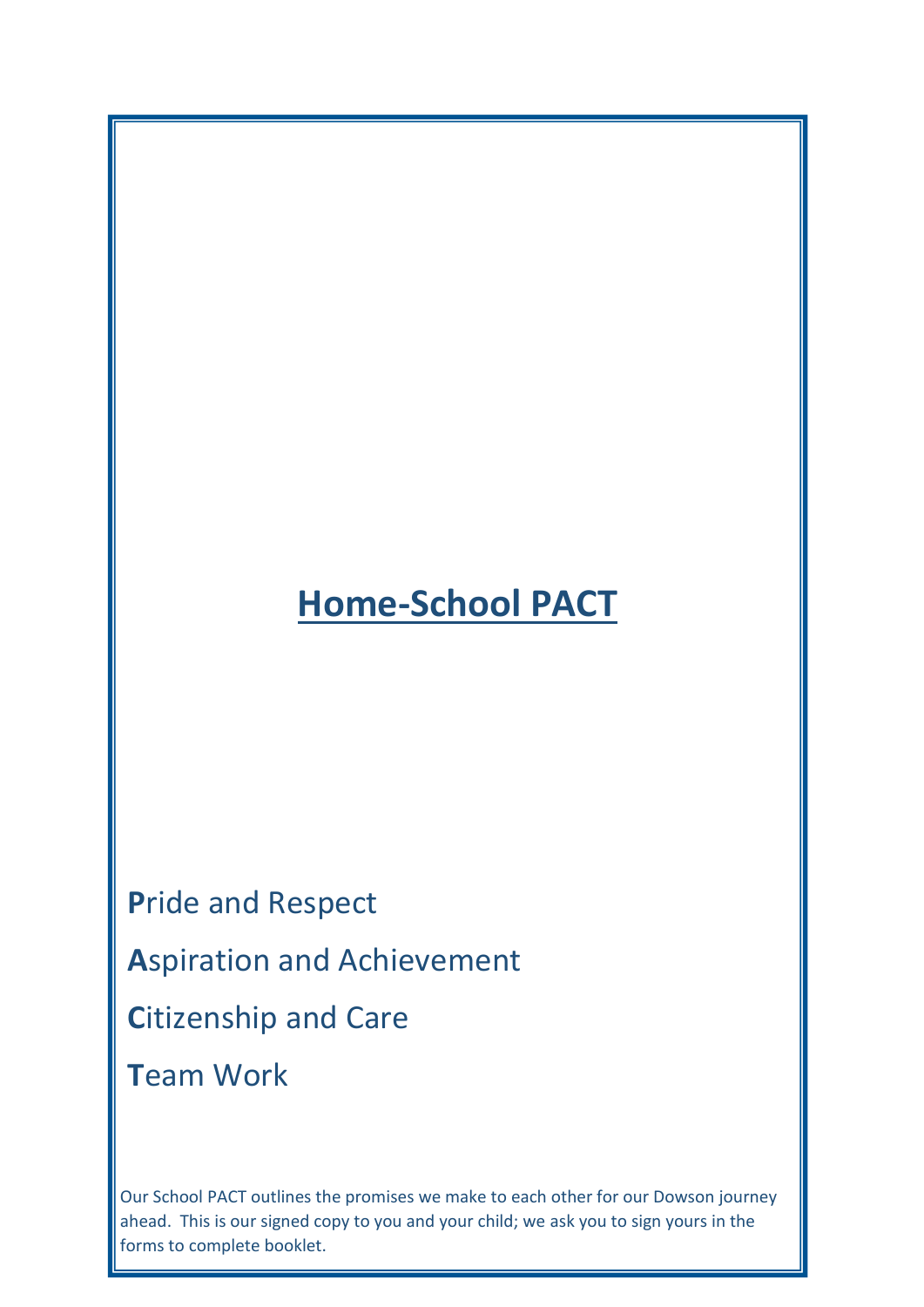## **The Parents' PACT:**

| I / We Will                                                                                                                                                                                                                   |
|-------------------------------------------------------------------------------------------------------------------------------------------------------------------------------------------------------------------------------|
| · promote a positive attitude towards school and learning in general.                                                                                                                                                         |
| · encourage and model respect and tolerance of others' beliefs and opinions.                                                                                                                                                  |
| · make sure my child attends school regularly, arrives on time and is properly equipped<br>for the day's work.                                                                                                                |
| · inform school in advance when my child is going to be absent or late and book<br>appointments outside of school time where possible.                                                                                        |
| · let school know about any concerns or problems that might affect my child's work or<br>behaviour.                                                                                                                           |
| · support the school's expectations and guidelines on behaviour.                                                                                                                                                              |
| · support my child with home learning such as reading, homework or any specific activity<br>teachers may recommend to aid my child's progress.                                                                                |
| · attend Parents' Meetings to discuss my child's achievement.                                                                                                                                                                 |
| · encourage my child to aim high and be the best that they can be.                                                                                                                                                            |
|                                                                                                                                                                                                                               |
|                                                                                                                                                                                                                               |
| Signed: The Company of the Company of the Company of the Company of the Company of the Company of the Company of the Company of the Company of the Company of the Company of the Company of the Company of the Company of the |
|                                                                                                                                                                                                                               |
| Date:                                                                                                                                                                                                                         |
|                                                                                                                                                                                                                               |
|                                                                                                                                                                                                                               |
|                                                                                                                                                                                                                               |
|                                                                                                                                                                                                                               |
|                                                                                                                                                                                                                               |
|                                                                                                                                                                                                                               |
|                                                                                                                                                                                                                               |
|                                                                                                                                                                                                                               |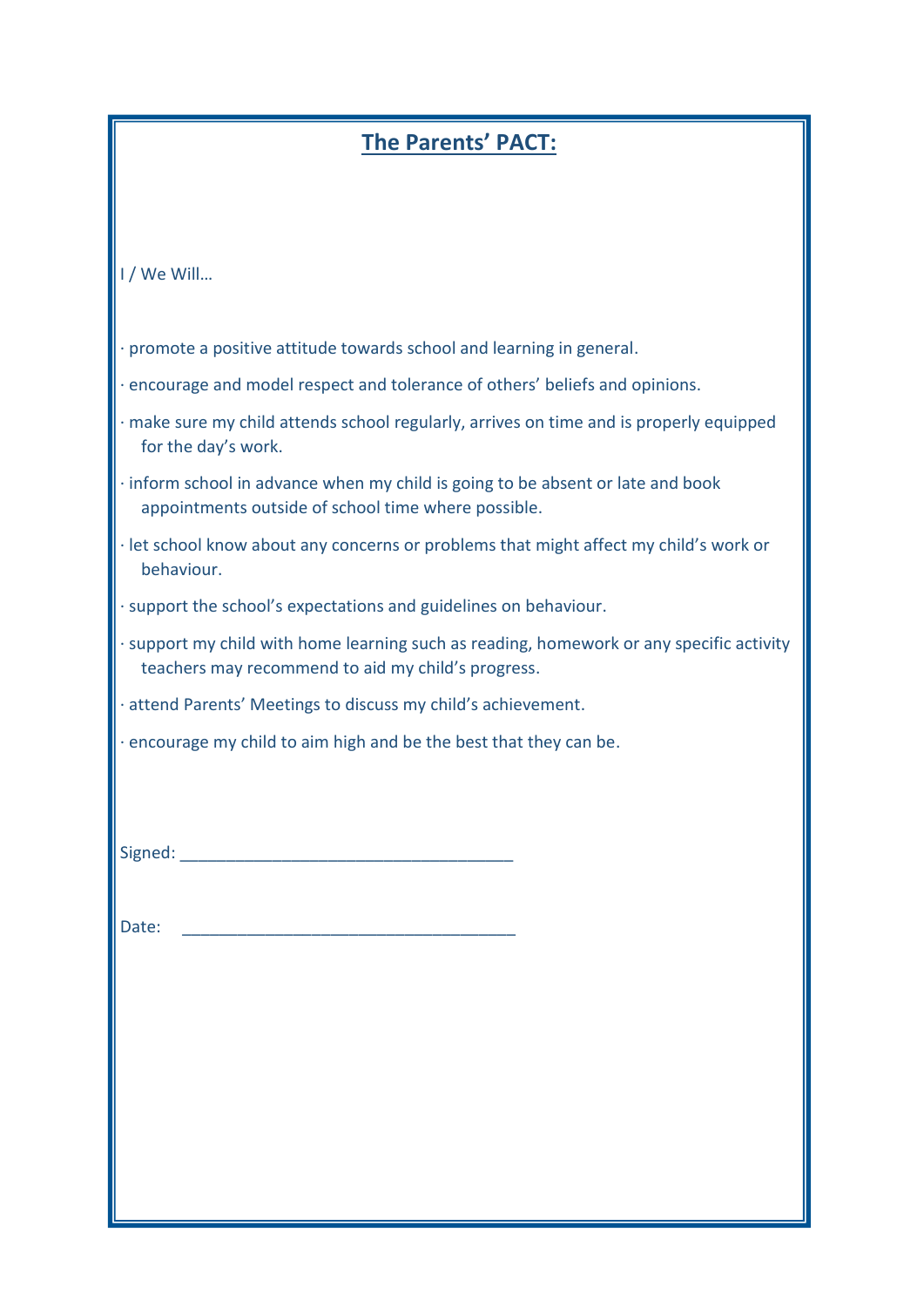## **The Child's PACT:**

| I Will                                                           |
|------------------------------------------------------------------|
| · take pride in myself and my work.                              |
| · be respectful to others and their beliefs, views and opinions. |
| · think before I speak and act.                                  |
| · be polite, kind, friendly and helpful.                         |
| · show brilliant behaviour.                                      |
| · have a positive attitude towards my learning.                  |
| · work hard, challenge myself and never give up.                 |
| · be the best that I can be in everything I do.                  |
| · take care of my own and other people's belongings.             |
| · take care of school property, buildings and grounds.           |
|                                                                  |
|                                                                  |
| Signed:                                                          |
|                                                                  |
|                                                                  |
|                                                                  |
| Date:                                                            |
|                                                                  |
|                                                                  |
|                                                                  |
|                                                                  |
|                                                                  |
|                                                                  |